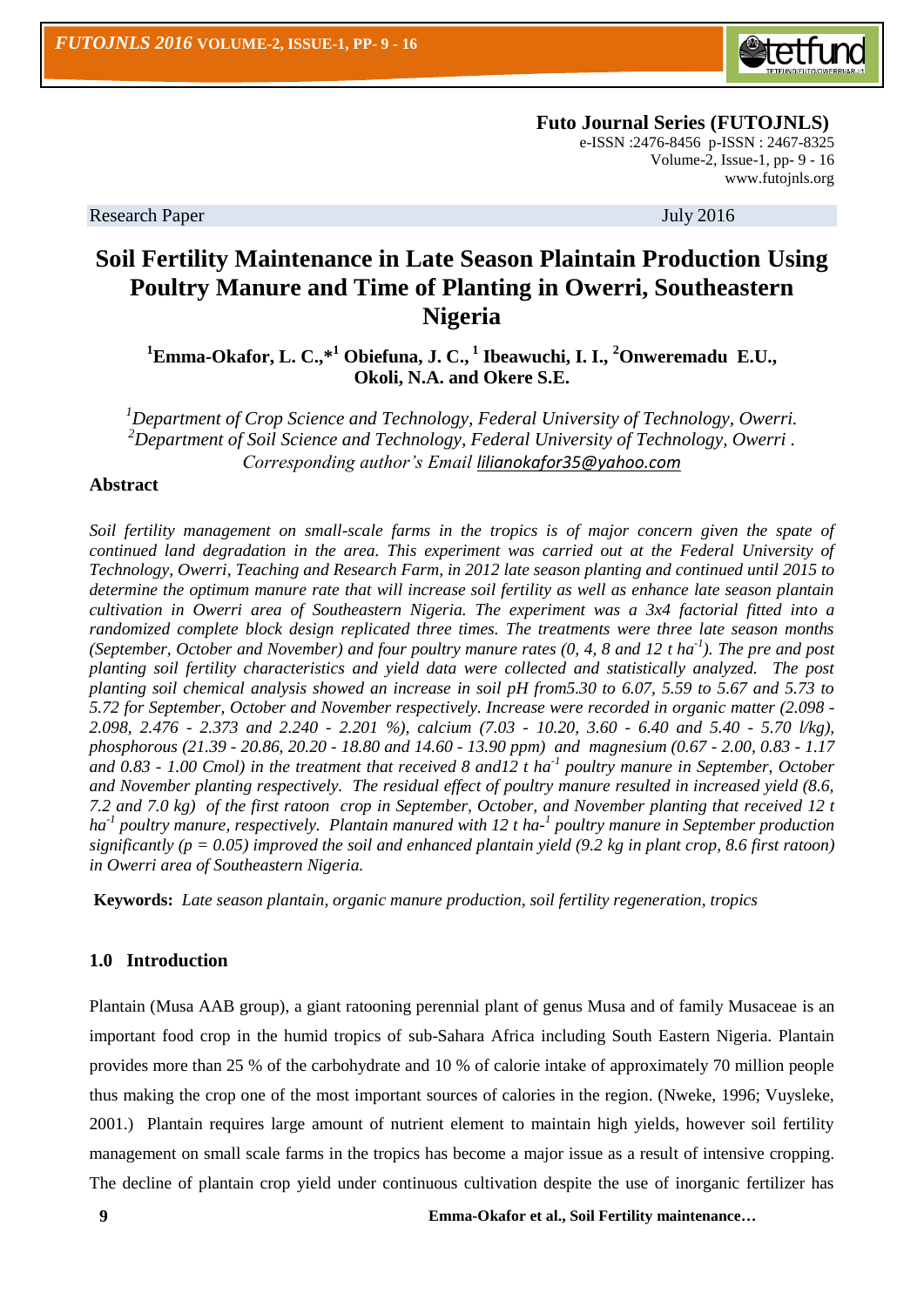been attributed to such factors as acidification, soil compaction and loss of soil organic matter (Juo et al., 1995). In addition inorganic fertilizers are either expensive or scarce. In contrast, organic fertilizer are not only affordable, they can readily be sourced. They provide growth regulatory substances and improve the physical, chemical and microbial properties of soils (Belay et al., 2001) Cooke,(2002) reported that when organic manure is applied in sufficient quantity to the soil it would supply all the necessary primary and secondary nutrients required for crop growth. Dekissa *et al*., (2008) stated that poultry manure add organic matter to the soil which improves structure, nutrient retention, aeration, soil moisture holding capacity and water infiltration. Ayeni, (2011) also reported that Poultry manure is an important source of plant nutrient and in addition to releasing nutrients is very rich in organic matter which improves the physical properties of soil. Ibeawuchi *et al*., (2006) reported that poultry manure increased residual soil N, K, Ca, Mg and organic matter on a degraded soil.

Addition of organic amendments such as poultry manure to the soil is not only economical but a management necessity needed to reverse the current ugly trend of soil physical, chemical and biological degradation (Obi & Ebo 1995).

#### **1.1 Objective of the Study**

The objective of this research was to determine the optimum manure rate required to increase soil fertility and enhance the yield of late season plantain in Owerri area of Southeastern Nigeria.

#### **2.0 Materials and Methods**

#### 2.1 Study Area

The field experiment was conducted between September 2012 and July 2015 at the Teaching and Research farm, Federal University of Technology Owerri, Nigeria. Latitude  $5^0 30'$  N, Longitude  $7^0 10'$  E and altitude 55.7 m above sea level. The climate of the area is characterized by wet and dry seasons which are influenced by the effect of the humid maritime air mass. The mean annual rainfall is about 2,500 mm and is bimodal with peaks in July and September. It has a temperature range of 20 to 32 $^{\circ}$ C. Soils are mainly dominated by ultisols characterized by deep porous red soils derived from sandy deposits in the coastal plain which are highly weathered, coarse textured, low in mineral reserve and natural fertility (Onweremadu *et al*., 2007).

#### 2.2 Land Preparation

The field with an area of 0.12 ha was manually cleared stumped and its trash was packed. Experimental plots of 6 m x 4 m with 0.5 m inter plot and 1m inter block alleys were marked out with tapes, pegs and rope. Planting holes measuring  $60.0 \times 60.0 \times 60.0$  cm were carefully dug out separating top soil from sub soil. Each plot contained 9 plantain stands spaced at 3.0 x 2.0 m. The middle plants from each plot were sampled for data collection.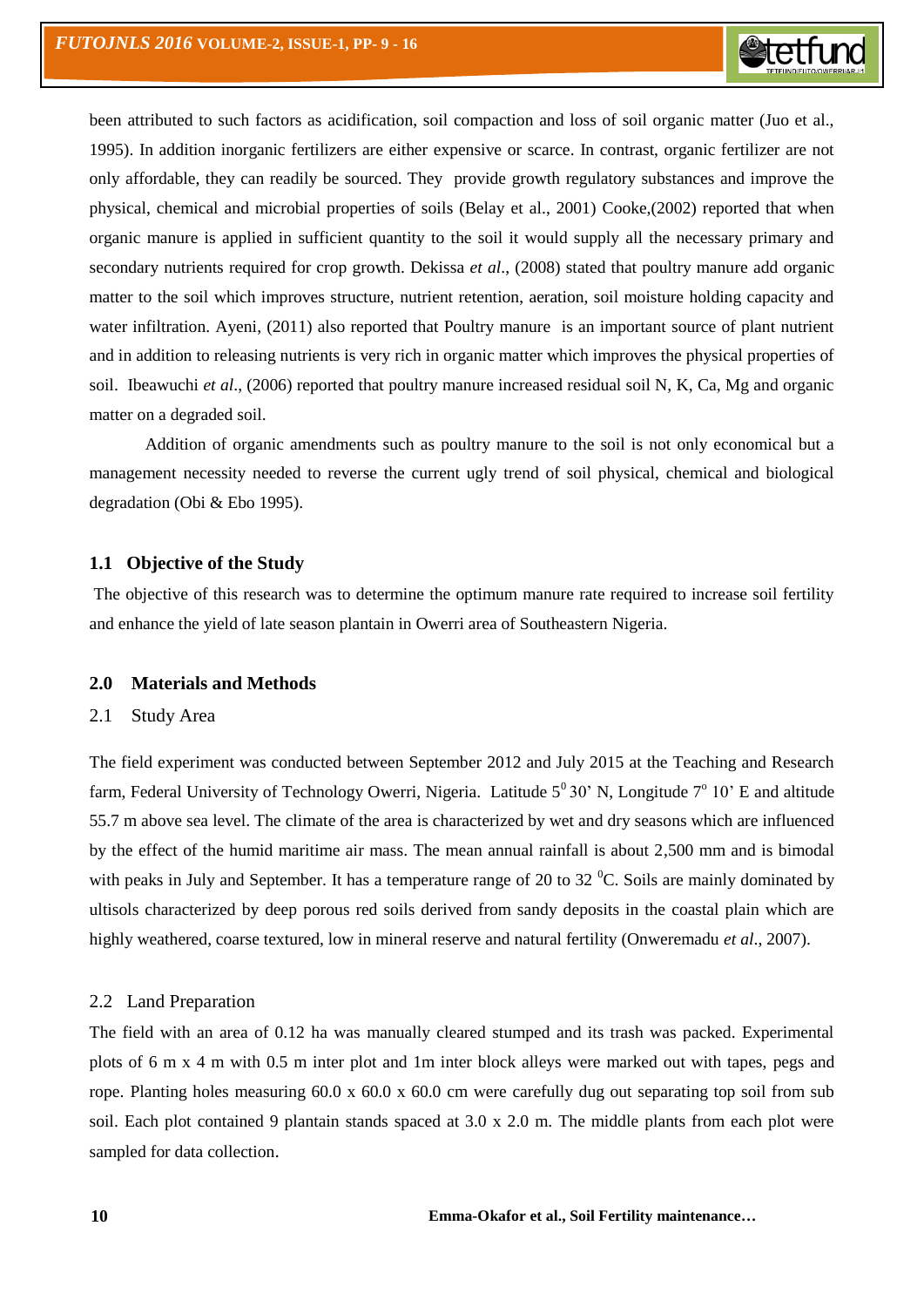# 2.3 Experimental Design

The experiment was a 3 x 4 factorial in randomized complete block Design and replicated three times. The factors were time of planting at three levels namely: September, October and November and Poultry manure applied at four rates namely: 0, 4, 8, and 12 t ha<sup>-1</sup>. These gave 12 treatment combination which were randomly allocated within each block

## 2.4 Cultural Operation

Cured poultry manure rates for each treatment was divided into two equal parts. The first dose was applied in appropriate planting hole one week before planting. The second dose of the manure was placed around each plant at 8 months after planting (MAP). The plantain planting materials were late sword suckers obtained from FUTO Genetic resource unit. Planting was carried out in September, October and November. Weeding was done manually by slashing the alleys while clean ring weeding was adopted within 50 cm diameter of each plantain stand at six weekly intervals. Insects like termites, beetle and grasshoppers were identified but with minimal damage.

Harvesting of matured plantain was done from December 2013 to July 2015. This was done manually using matchet to cut the pseudo stem about 2/3, allowing the bunch to drop under its own weight. The rachis was held with the left hand and the bunch cut off from the stalk.

### 2.5 Data Collection

Data on soil nutrient content, flowering and fresh bunch weight (kg) were collected at different stages of the plantain growth. Soil samples were randomly collected from the experimental site using soil auger from a depth of 0-30 cm, bulked, air dried and analysed for soil nutrient content at the beginning of the experiment. After crop harvest, soil samples were collected for chemical analysis to evaluate the current and residual effect of poultry manure on the soil. The soil analysis were conducted using procedures as outlined in IITA (1992). Days to 50 % flowering was taken by counting the number of days within which 50 % of the plantain in each treatment flowered. It was recorded at anthesis for each plant and  $1<sup>st</sup>$  ratoon crop. The bunch weight (kg) for both plant and first ratoon crop was taken at harvest. The peduncle was cut off from the stalk and the fresh plantain bunch weighed using a 50 kg salter weighing balance and recorded per plant according to treatments.

#### 2.6 Statistical Analysis

All data were subjected to analysis of variance and means separated with LSD at 5 % level probability using Genstat 2005 version.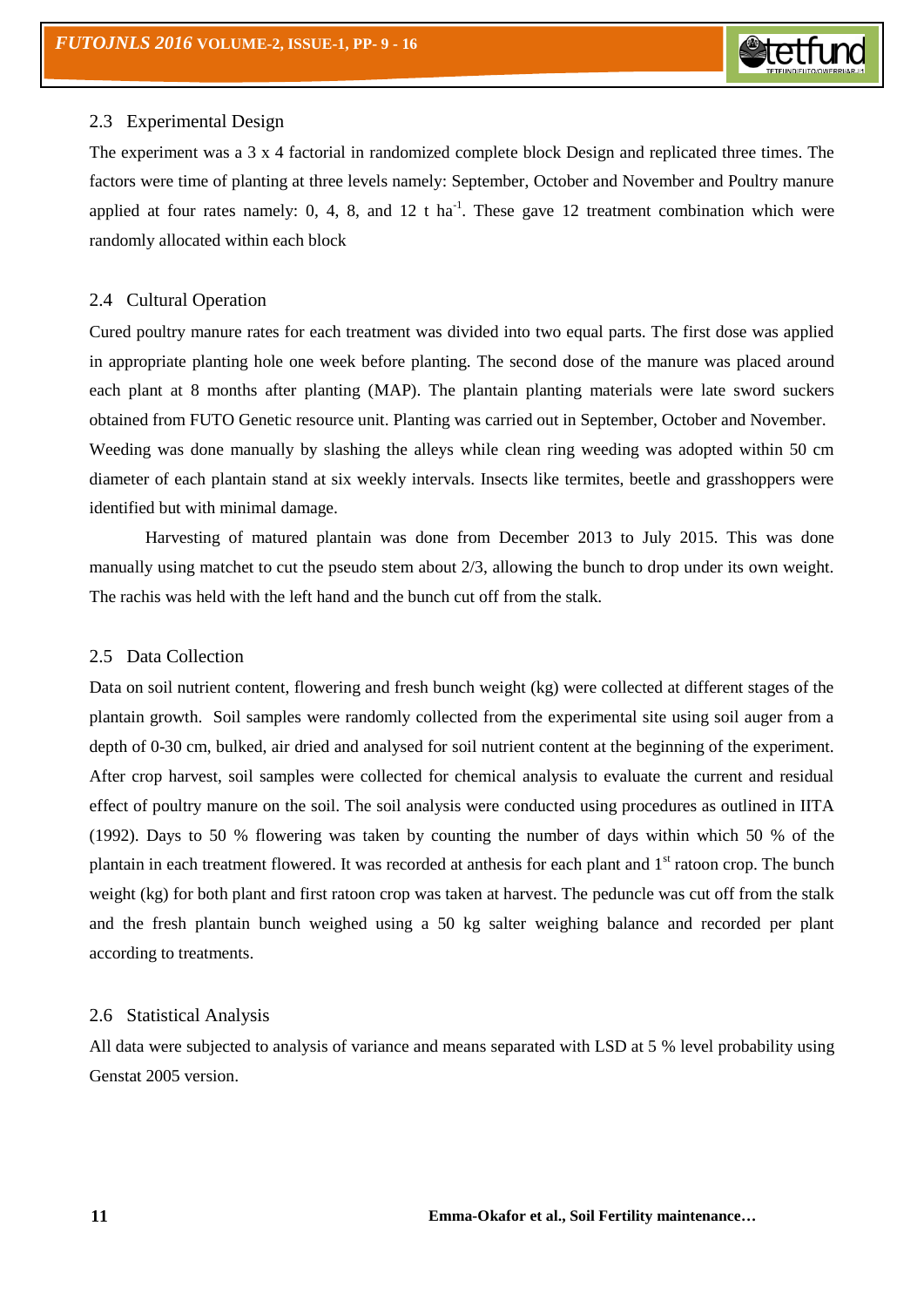

#### **3.0 Results**

## 3.1Soil Nutrient Status

The soil nutrient status under the various treatments (Table 1) showed marked variation after the experiment when compared with the initial value. There was a general increase in soil pH values in all the treatments in September, October and November. The September plot treated with 12 t ha<sup>-1</sup>poultry manure had the highest pH value of 6.07. The result also showed an increase in organic matter content in all the treatment when compared with the initial value before the experiment. However, the September plantain treated with  $8 \text{ t} \text{ ha}^{-1}$ poultry manure recorded the highest soil organic matter value of 2.923 % while the least value1.464 % was recorded by November plantain that received zero poultry manure. There was also general increase in the available phosphorus, calcium and magnesium in the treatments that received poultry manure. Less value were obtained where poultry manure was not applied. However there was reduction in soil nitrogen in all the treatments when compared with the initial value.

|                                                                                            | $%$ O.M                   | $\%N$                     | Pmg/kg                     | K cmol/kg                  | Ca<br>cmol/kg             | Mg<br>cmol/kg              | Na<br>cmol/Kg              | <b>TEA</b><br>Cmol/kg     | AL<br>Cmol/kg              | PH(water)                 |
|--------------------------------------------------------------------------------------------|---------------------------|---------------------------|----------------------------|----------------------------|---------------------------|----------------------------|----------------------------|---------------------------|----------------------------|---------------------------|
| Pre planting Soil<br>Property After Corp<br><b>Harvest Treatments</b><br>Manure t ha $-1$  | 1.376                     | 0.039                     | 4.90                       | 0.006                      | 0.32                      | 0.10                       | 0.004                      | 0.180                     | 0.12                       | 4.50                      |
| Sept. $0.0$                                                                                | 1.468                     | 0.018                     | 8.25                       | 0.0032                     | 0.60                      | 0.4                        | 0.006                      | 0.31                      | 0.27                       | 4.80                      |
| 4.0                                                                                        | 2.545                     | 0.031                     | 19.70                      | 0.0046                     | 3.00                      | 0.87<br>0.007              |                            | 0.3                       | 0.08                       | 5.88                      |
| 8.0                                                                                        | 2.098                     | 0.04                      | 21.39                      | 0.0051                     | 7.03                      | 0.67                       | 0.0074                     | 0.52                      | 0.41                       | 5.60                      |
| 12.0                                                                                       | 2.098                     | 0.021                     | 20.86                      | 0.0064                     | 10.20                     | 2.00                       | 0.0074                     | 0.52                      | 0.41                       | 6.07                      |
| 0.0<br>Oct.                                                                                | 1.464                     | 0.019                     | 8.20                       | 0.0031                     | 0.59                      | 0.25                       | 0.0061                     | 0.30                      | 0.25                       | 4.90                      |
| 4.0                                                                                        | 2.855                     | 0.035                     | 18.22                      | 0.0044                     | 2.40                      | 0.50                       | 0.0068                     | 0.56                      | 0.40                       | 5.28                      |
| 8.0                                                                                        | 2.476                     | 0.030                     | 20.20                      | 0.0082                     | 3.60                      | 0.83                       | 0.0068                     | 0.56                      | 0.40                       | 5.59                      |
| 12.0                                                                                       | 2.373                     | 0.027                     | 18.80                      | 0.010                      | 6.40                      | 1.17                       | 0.0069                     | 0.367                     | 0.12                       | 5.67                      |
| Nov. 0.0                                                                                   | 1.465                     | 0.017                     | 8.24                       | 0.0033                     | 0.65                      | 0.55                       | 0.0061                     | 0.158                     | 0.28                       | 4.70                      |
| 4.0                                                                                        | 2.236                     | 0.024                     | 17.60                      | 0.004                      | 4.5                       | 0.85                       | 0.007                      | 0.283                     | 0.08                       | 5.78                      |
| 8.0                                                                                        | 2.240                     | 0.025                     | 18.60                      | 0.0041                     | 5.4                       | 0.83                       | 0.0074                     | 0.27                      | 0.07                       | 5.73                      |
| 12.0                                                                                       | 2.201                     | 0.023                     | 17.90                      | 0.0066                     | 5.7                       | 1.00                       | 0.0074                     | 0.6                       | 0.08                       | 5.72                      |
| $LSD0.005$ Poultrymanure<br>$LSD0.005$ Planting time<br>LSD <sub>0.005</sub> PM x Planting | 0.0127<br>0.0110<br>0.022 | 0.0016<br>0.014<br>0.0028 | 0.1372<br>0.1188<br>0.2377 | 0.0064<br>0.0056<br>0.0011 | 0.169<br>0.1465<br>0.2931 | 0.1022<br>0.0885<br>0.1769 | 0.0010<br>0.0009<br>0.0018 | 0.0687<br>0.0595<br>0.119 | 0.0851<br>0.0737<br>0.1474 | .0934<br>0.0809<br>0.1618 |

#### **Table 1 Soil Chemical Properties at the Beginning and End of the Experiments**

# 3.2 Days to Flowering and Fresh Bunch Weight Plants

Time of planting and manure rates significantly influenced the number of days to 50 % flowering in plantain. Planting plantain without manure prolonged the number of days to 50 % flowering. The plantain planted in September with 12 t ha-1 took significantly lesser days (313) to attain 50 % flowering than those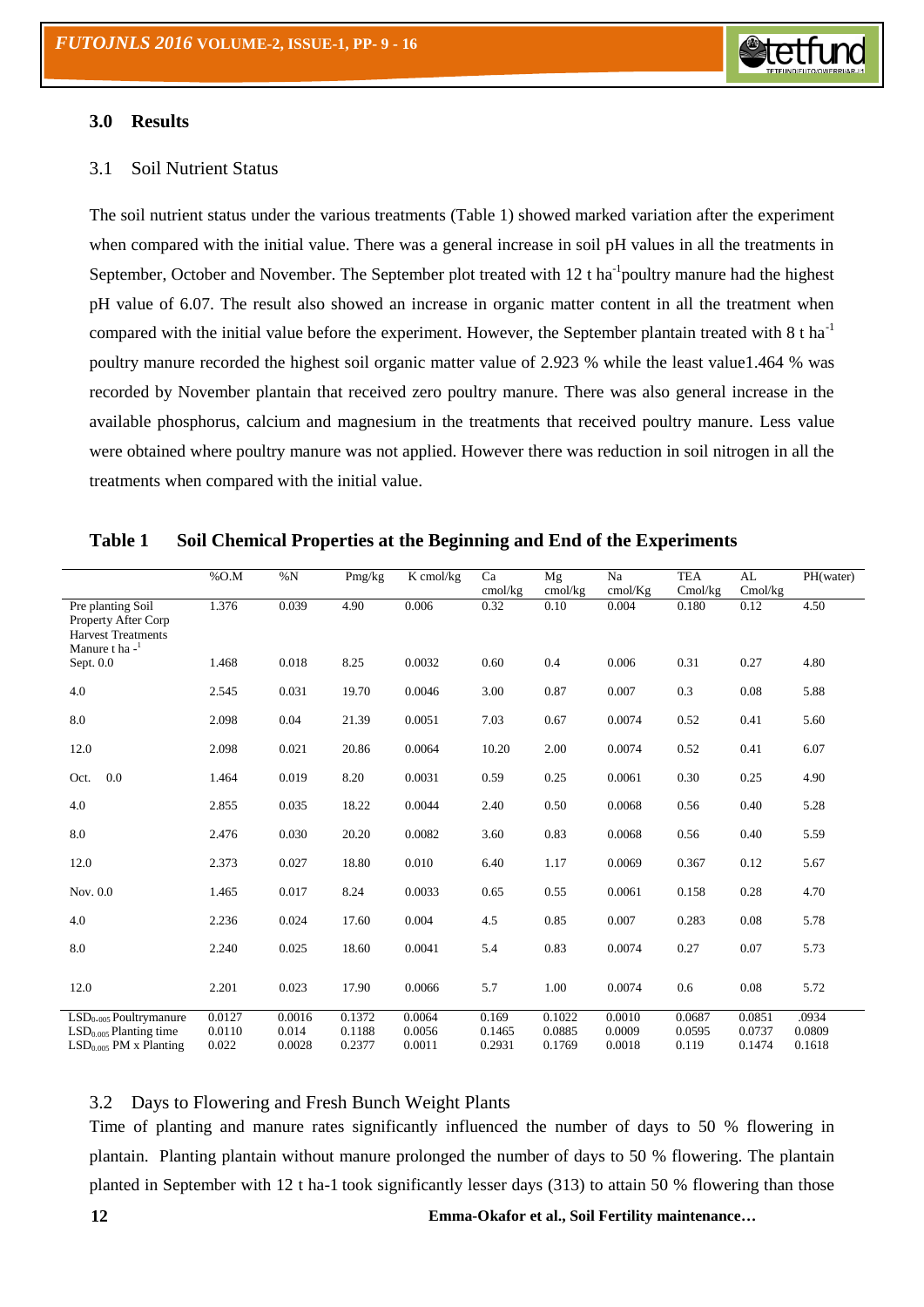

planted in November with 12 t ha<sup>-1</sup> poultry manure (329). There was significant increase in yield of plantain bunch with time of planting and increased manure rate. The plantain planted in September had heavier bunch weight (yield) (0.8, 4.7. 8.6 and 9.2 kg/ha) than all others planted in October and November. The yield of plantain increased as manure rate increase but reduced significantly in plantain without manure application.

| Time of                                       | <b>Poultry Manure Rate</b> |                         |            |       |                     |       |            |                        |  |  |  |
|-----------------------------------------------|----------------------------|-------------------------|------------|-------|---------------------|-------|------------|------------------------|--|--|--|
| planting                                      | $\boldsymbol{0}$           | $\overline{\mathbf{4}}$ |            | 8     |                     | 12    |            | <b>Mean</b>            |  |  |  |
|                                               | 50% Flowering Crop Plant   |                         |            |       |                     |       |            |                        |  |  |  |
| <b>September</b>                              | 493                        | 399.7                   |            | 343.3 |                     | 313.3 |            | 387.33                 |  |  |  |
| <b>October</b>                                | 459                        | 390                     |            | 335.3 |                     | 327   |            | 377.81                 |  |  |  |
| <b>November</b>                               | 438.3                      | 398.3                   |            | 338.0 |                     | 329   |            | 375.9                  |  |  |  |
| <b>Mean</b>                                   | 463.4                      | 396                     |            | 338.9 |                     | 323.1 |            |                        |  |  |  |
| <b>Ratoon Crop</b>                            |                            |                         |            |       |                     |       |            |                        |  |  |  |
|                                               | 522.7                      | 402.3                   |            | 351.0 |                     | 307.7 |            | 395.9                  |  |  |  |
| September                                     |                            |                         |            |       |                     |       |            |                        |  |  |  |
| <b>October</b>                                | 526                        | 397.3                   |            | 339   |                     | 329.7 |            | 398.5                  |  |  |  |
| <b>November</b>                               | 516.7                      | 402.7                   |            | 345.3 |                     | 317.8 |            | 395.42                 |  |  |  |
| <b>Mean</b>                                   | 521.8                      | 400.7                   |            | 345.1 |                     | 318.4 |            |                        |  |  |  |
|                                               |                            |                         |            |       |                     |       |            |                        |  |  |  |
| <b>Bunch Weight Crop Plant</b>                |                            |                         |            |       |                     |       |            |                        |  |  |  |
| September                                     | 0.8                        | 4.7                     |            | 8.6   |                     | 9.2   |            | 5.8                    |  |  |  |
| <b>October</b>                                | 0.4                        | 4.3                     |            | 5.7   |                     | 6.0   |            | 4.1                    |  |  |  |
| <b>November</b>                               | 0.2                        | 3.0                     |            | 4.9   |                     | 5.8   |            | 3.46                   |  |  |  |
| <b>Mean</b>                                   | 0.47                       | 4.0                     |            | 6.4   |                     | 7.0   |            |                        |  |  |  |
| <b>Ratoon Crop</b>                            |                            |                         |            |       |                     |       |            |                        |  |  |  |
|                                               | 0.6                        | 3.5                     |            | 8.0   |                     | 8.6   |            | 5.12                   |  |  |  |
| <b>September</b>                              |                            |                         |            |       |                     |       |            |                        |  |  |  |
| <b>October</b>                                | 0.3                        | 3.4                     |            | 6.0   |                     | 7.2   |            | 4.23                   |  |  |  |
| <b>November</b>                               | 0.2                        | 3.0                     |            | 5.8   |                     | 7.0   |            | 4.0                    |  |  |  |
| <b>Mean</b>                                   | 0.37                       | 3.3                     |            | 6.6   |                     | 7.6   |            |                        |  |  |  |
|                                               |                            | 50 % Flowering          |            |       | <b>Bunch Weight</b> |       |            |                        |  |  |  |
|                                               |                            |                         | Crop plant |       | $1st$ Ratoon        |       | crop plant | 1 <sup>st</sup> Ratoon |  |  |  |
| LSD $_{(0.05)}$ for planting times<br>$=$     |                            |                         | 6.55       |       | 3.3                 |       | 0.59       | 0.22                   |  |  |  |
| $LSD(0.05)$ for poultry manure rate<br>$=$    |                            |                         | 7.56       |       | 3.8                 |       | 0.68       | 0.25                   |  |  |  |
| LSD $_{(0.05)}$ for planting x P. manure rate | 13.10                      |                         | 6.6        |       | 1.07                | 0.44  |            |                        |  |  |  |

# **Table 2: Days to 50% Flowering and Fresh Bunch Weight (kg) in Crop Plant and First Ratoon Plantain as affected by Planting Time and Poultry Manure Rates**

# **4.0 Discussion**

Fertility indices showed that the soil was acidic and low in fertility. This confirms earlier work which reported that soils in Rivers, Abia, Akwa Ibom and Imo states are in group H, characterized by low pH, low organic carbon and low exchangeable cations and bases. This acidic nature of soil is a critical factor (Onweremadu *et al*., 2007.) militating against increased crop productivity especially plantain. The general increase in soil pH and exchangeable cations obtained from post-harvest analysis is attributed to poultry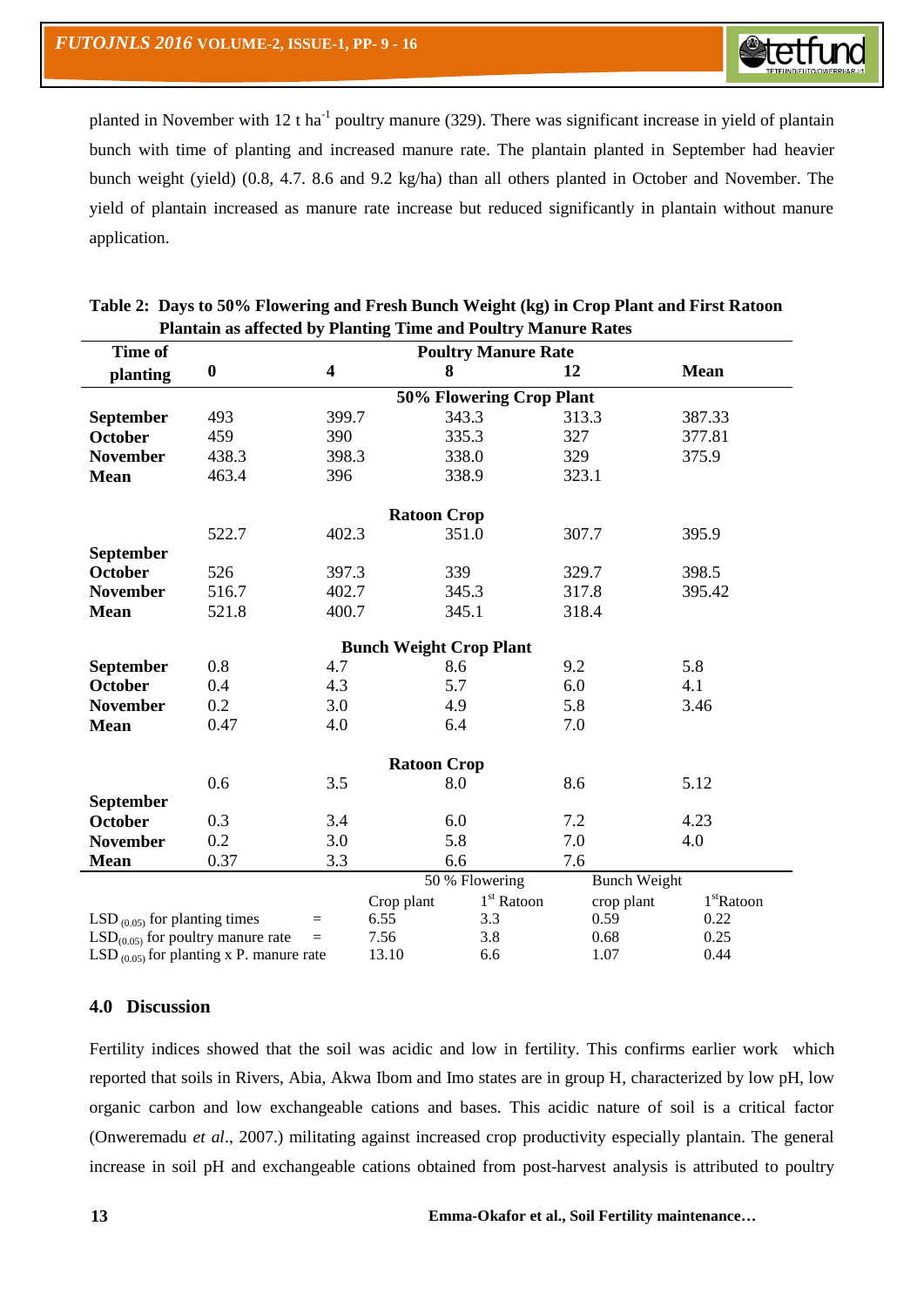manure application. Hsich and Hsu (1993), Jinadasa *et al*., (1997) and Pitram and Singh (1993) similarly reported that poultry manure increased pH of the soil and thus neutralized the soil acidity. Bessho and Bell (1992) have also noted that the ability of organic manure to increase soil pH was due to the presence of basic cations contained in the organic manure. The observed increase in organic carbon, organic matter and exchangeable cations are indicative of a high residual effect that can sustain a second ratoon crop of plantain. Hisch and Hsu (1993) and Jinadasa *et al*., (1997) have equally reported that the residual effect of poultry manure could last into the third and fourth year of cropping.

Leaf area and leaf area index for all the manured treatments appeared higher in the man5ured treatments than the zero manure treatments at 8MAP and harvest. This vigorous leaf growth and expansion in the manured treatments resulted in high leaf area which confirmed that poultry manure is richly endowed with nitrogen needed for leaf expansion which helped in attracting more light energy needed for photosynthesis. This is in line with work done by Ewulo, ( 2005) who reported that poultry manure contains high percentage of nitrogen and phosphorous for the healthy growth of plants.

Days to 50 % flowering in treatments that received no poultry manure were significantly prolonged. This is attributed to nutrient stress which also caused poor floral initiation. Plants in plots that received 12 t ha<sup>-1</sup> of poultry manure flowered early allowing more time to fill up the bunch and consequently gave very high fresh bunch yield of plantain (9.2, 6.0 and 5.8 kg) in the various months of late season planting (September, October and November) respectively. The absence of poultry manure impacted negatively on plantain fresh bunch yield in the treatment that received zero poultry manure. This suggested that poultry manure supplied the basic nutrient needed for growth and yield of the plantain. This is in line with Adejoro (1999) and Gupta *et al.*, (1997) who reported that poultry manure is very rich in nutrients that will boost crop growth and yield. Earlier work by Smith *et al.,* 2001 who reported that use of poultry manure as a means of boosting soil fertility is economically justified.

#### **5.0 Conclusion**

The post- harvest soil analysis revealed that poultry manure increased soil pH of soil samples from plots that received poultry manure. Thus the addition of poultry manure served as soil amendment and nutrient source which enhanced the growth and yield of late season plantain. The application of  $8-12$  t ha<sup>-1</sup>poultry manure accelerated plantain maturity irrespective of the time of panting. Plantain planted in September, October and November, that received 12 t ha<sup>-1</sup> poultry manure produced significantly ( $p = 0.05$ ) high yield. However, application of 12 t ha<sup>-1</sup> poultry manure in September produced significantly ( $p = 0.05$ ) higher yield and improved soil pH and fertility in the humid tropics of Southeastern Nigeria.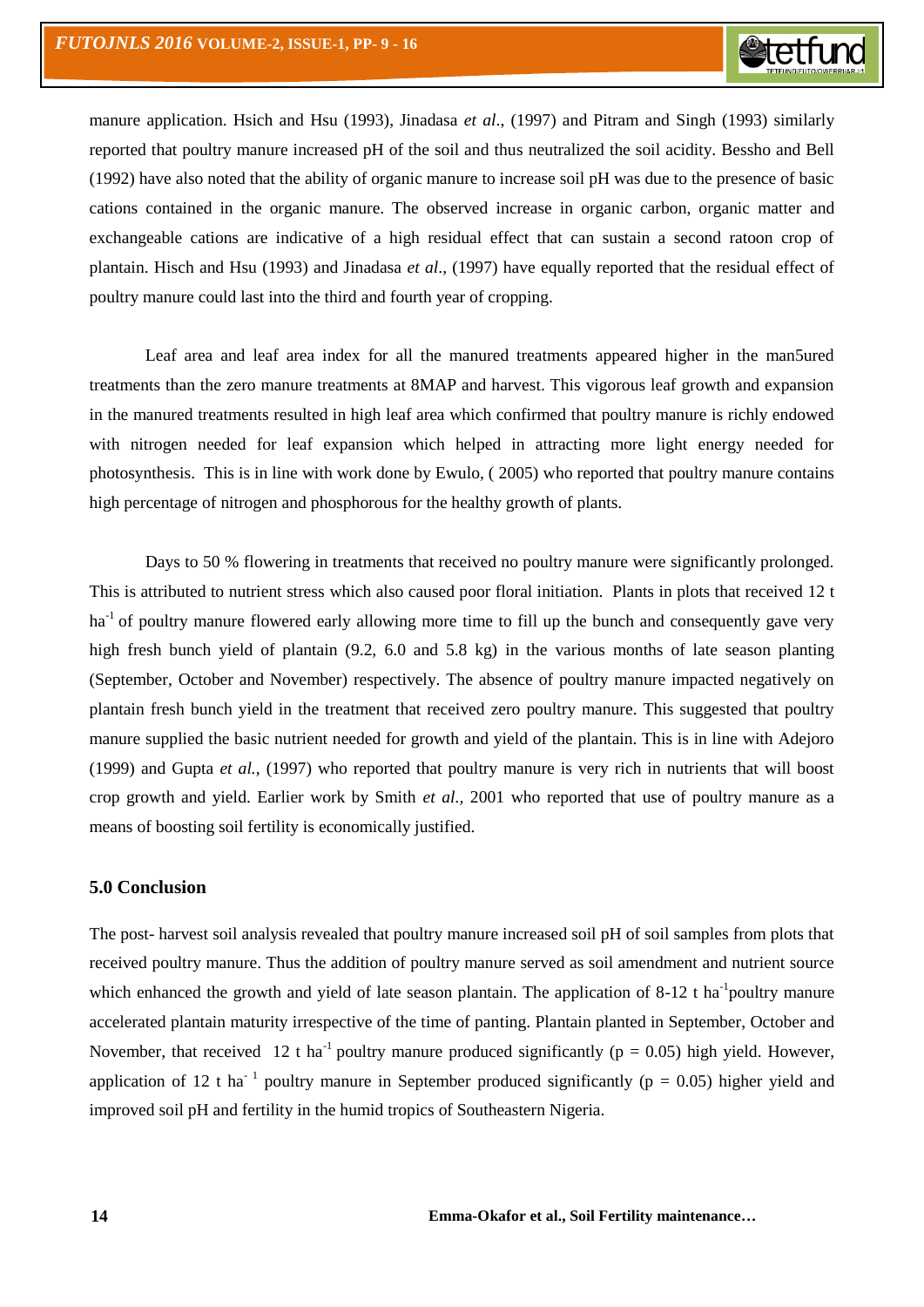

#### **6.0 Acknowledgements**

We highly appreciate Prof. M.I. Nwufo and Dr C.I. Duruigbo Department of Crop Science and Technology for their useful suggestion and provision of necessary materials used for this research work. We thank the University Management, Federal University of Technology Owerri for the Teaching and Research facilities used in the course of the study.

## **References**

- Adejoro, S.A. (1999). Residual effect of poultry manure on jute ( corchorus olitorus ) plant. B. Agric Tech. Project Federal University of Technology Akure, Nigeria .31p.
- Ayeni, L.S.(2011). Integrated plant Nutrition Management: a panacea for sustainable crop production in Nigeria. Int .J ; soil sci. 6; 19-24
- Beley, A., Classes, A .S., Wehner, F.C. & Beer, J.D. (2001). Influence of residual manure on selected nutrient elements and microbial composition of soils under long –term crop rotation. S. Afric. J.Plt Soil 18:1-6.
- Bessho, T. & Bell L.C. (1992). Soil and solution phase changes and mungbean response during amelioration of Aluminum toxicity with organic matter.*Plant and Soil*, 140: 183-196.
- Cooke, G.W. (2002) Fertilizer for maximum yield. The English Language Book Society and Granda publication Ltd London.
- Dekissa, I., Short, I. & Allen, J. (2008) Effect of soil amendment with compost on growth and water use efficiency of amaranth .Proceedings of UC OWR/NIWR. Annual Conference: International Water Resources Challenges for the 21<sup>st</sup> Century and Water Resource Education. Durharm, N.C.
- Eshett E.T. (1993). Wetlands and Ecotones, studies on land –water. International Institute of Ecology. New Delhi International Scientific Publication New Delhi
- Ewulo , B.C.(2005). Effect of poultry manure and cattle manure on sandy clay warm soil. J. Anim Vet Sci 4: 839-841.
- Gupta, G.J. Borowice & Okoh ,J. (1997) Morphology and growth of plantain and banana. Research Guide Number 66 IITA Ibadan, Nigeria. 32p.
- Hsich C.F. & Hsu,K.N. (1993). An experiment on the organic farming of sweet corn and vegetable Soya beans. Bull Taichung District Agric Improvement Station Number 39, 29- 39.
- Ibeawuchi, I,I., Onweremadu, E.U. & Oti,N.N.(2006). Effects of poultry manure on green (Amaranthus cructus) and water leave (Talinum triangulare) on degraded soil of Owerri, Southeastern Nigeria. Journal of Animal Veterinary Advancement, 5:53-56.
- International Institute of Tropical Agriculture IITA (1992). Annual Report for 1991 IITA Ibadan Nigeria, 38.
- Jinadasa K.B., Milham,P.N .,Hawkins, C.A., Comish, P.S., Williams,P.A., Kaldo,S.J. & Conroy, J.P. (1997). Survey of Caduim levels in vegetables and soils of greater Sydney, *Australia Journals of Environmental Quality* 26: 924-933.